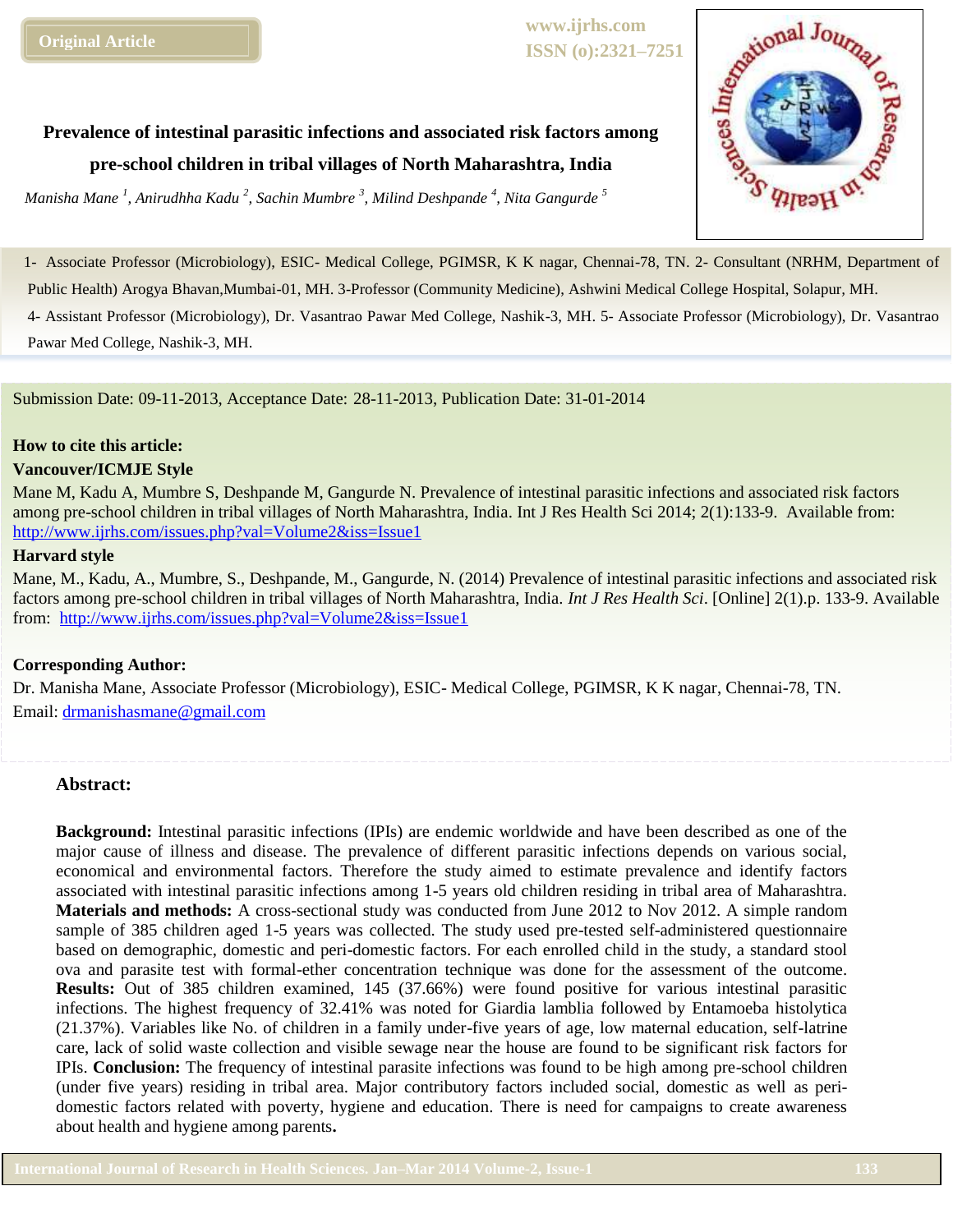**Key words**: Factors associated; Helminthes; Intestinal parasitic infections (IPIs); Pre-school children; Protozoa; **Tribe** 

### **Introduction**

Intestinal parasitic infection (IPIs) is a serious public health problem throughout the world particularly in developing countries [1,2]. Indeed children of an endemic community can be expected to have intestinal parasitic infection soon after weaning and high risk of re-infection in the rest of his or her life [3]. The consequences of these parasitic infections results in malnutrition, anemia, cognitive impairment and increased susceptibility to other infections [2,4]. Various risk factors are associated with this prevalent disease, which include low socioeconomic status, poor hygienic conditions, impure drinking water and low literacy rate of parents, large size of the family and poor health status of the child [1,2,4].

Estimation of the global magnitude of morbidity and mortality due to parasitic infections is a major concern [5]. A prevalence survey of IPIs in different regions is a prerequisite for developing control strategies. There are few studies conducted in different parts of India, mostly in school-children. But such studies are not conducted in pre-school children in tribal area. Therefore the present study was undertaken to estimate IPIs among preschool children in tribal area of Nasik district in Maharashtra and to assess epidemiological factors associated.

### **Aims and Objectives**

1. To know the prevalence of Intestinal parasitic infections among pre-school children in tribal villages/area.

2. To know the prevalence of various Intestinal parasites among pre-school children in tribal villages/area

3. To know the associated risk factors of Intestinal parasitic infections among pre-school children in tribal villages/area.

### **Materials and Methods**

This study was undertaken in the department of Microbiology, Dr. Vasantrao Pawar Medical College & Hospital, Nasik from June 2012 to November 2012.

This cross-sectional study was carried out in three tribal villages of Nasik district namely Ambe Dindori, Ganorwadi and Mohadi.

Total population of three villages surveyed was 9342. The study population consisted of all children from 1-5 years of age residing in these three villages.

The sample size was calculated for primary objective taking the prevalence of to be estimated of 50% that gives the maximum sample size, with 95% level of confidence and 5% bound on the error of estimation. The minimum sample size required was 385 children. Simple random sampling method was used to select the households.

A total of 1425 children were present in the sample households and of which about 385 were randomly selected. Demographic data of every child that included the age, sex, residence, monthly family income, education/occupation of mother, number of children under 5 years. Domestic data like latrine care of child (by mother, caretaker or self), child's habits including hand washing (with soap, with only water, do not wash), eating mud/pica, methods of purifying drinking water, mother's habit of washing hands before preparing food, and type of toilet (open air defecation or sanitary latrine) was recorded by trained interns posted in the department of Community Medicine.

Also peri-domestic factors like method of purification of drinking water, type of toilet (open or sanitary latrine), frequency of solid waste collection (regular or irregular) and presence of visible sewage near house (present or not) asked, observed and recorded by those interns.

Weights of children were taken in minimal clothing. At the time of interview, Mothers/caretakers were explained how to collect the stool sample. They were given a dry, clean, leak proof container labeled with the name and identification number for the collection of stool sample of the child next day. The collected samples were immediately sent to the laboratory for light microscopy and differential diagnosis of protozoa, cyst and ova.

In the laboratory, Stool direct wet mounts were examined under light microscope prepared with direct saline as well as Lugol's iodine solution. Each stool sample then was concentrated by formal-ether concentration method [6] and again iodine stained slides were prepared and examined microscopically.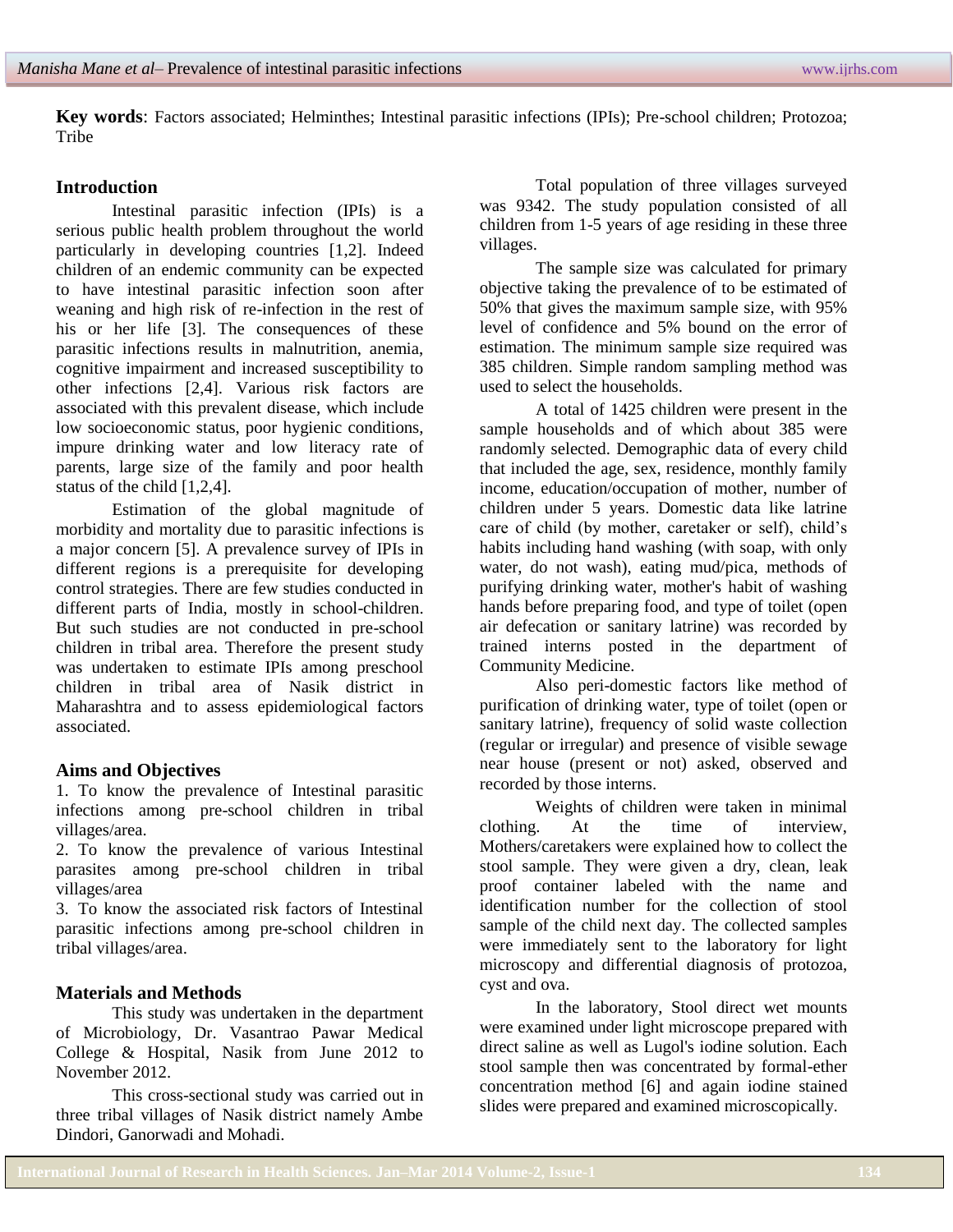### **Ethical considerations**

The protocol for this study was approved from the Chairman, and the secretary, institutional ethical committee (IEC). Infected children were referred to the primary health center in the area for immediate treatment.

# **Results**

A total of 385 children were included in this study. There were 205 (53.24 %) males and 180 (46.75 %) females. Out of 385 children, 145 (37.66%) were found positive for various intestinal parasitic infections.

Highest prevalence of 37.24% was found in 3-4 years of age group and lowest (13.79%) in 1-2 years age group as shown in Table-1.

# **Table 1: Intestinal Parasitic infections in relation to age.**

| Age (Years)  | Total no. of | Percentage |  |  |
|--------------|--------------|------------|--|--|
|              | samples      | (%)        |  |  |
|              | $(n=145)$    |            |  |  |
| $1 - 2$      | 20           | 13.79      |  |  |
| $2 - 3$      | 25           | 17.24      |  |  |
| $3-4$        | 54           | 37.24      |  |  |
| $4 - 5$      | 46           | 31.72      |  |  |
| <b>TOTAL</b> | 145          | 100        |  |  |

In 73% samples, single parasite was observed and mixed parasitic infection was observed in 26.89% of samples. As shown in Table 2, among the IPIs detected, overall prevalence of protozoa was 62.05% and helminthes was 37.95%.The highest frequency of 32.41% was noted for Giardia lamblia. Relatively high frequency of 21.37% was also seen for Entamoeba histolytica. Other parasites found were Hymenolepis nana (17.24%), Ascaris lumbricoides (11.72%), Ancyclostoma duodenale (4.82%) and Enterobius vermicularis (4.13%).

#### **Table 2: parasitic distribution in stool specimen**

| Name of parasite                                                 | No. of stool<br>samples<br>showed the<br>parasite | Percentage<br>(%) |
|------------------------------------------------------------------|---------------------------------------------------|-------------------|
| Giardia lamblia                                                  | 47                                                | 32.41             |
| Entamoeba<br>histolytica/ dispar/<br>moshkovskii                 | 31                                                | 21.37             |
| coli<br>Entamoeba<br>&Endolimax nana<br>(Nonpathogenic<br>cysts) | 12                                                | 8.27              |
| <b>Ascaris</b><br><b>lumbricoides</b>                            | 17                                                | 11.72             |
| Ancyclostoma<br>duodenale                                        | 7                                                 | 4.82              |
| H. nana                                                          | 25                                                | 17.24             |
| <b>Enterobius</b><br>vermicularis                                | 6                                                 | 4.13              |
| <b>TOTAL</b>                                                     | 145                                               | 100               |

In Table 3 and 4, various Demographic, Domestic and Peri-Domestic factors are analyzed as Risk Factors associated with Intestinal parasitic infections among children, 1-5 years of age. Among these, risk factors found significantly associated with IPIs were low maternal education, no. of children under five in the family, self latrine care, excessive crying, lower socioeconomic status, lack of solid waste collection and visible sewage near the house.

### **Discussion**

We have estimated the prevalence and factors associated with Intestinal parasitic infections (IPIs) among children aged 0-5 years residing in tribal area.

The prevalence of IPIs was estimated to be 37.66%, which is comparable to the study of Bisht et al (38%) [7] and Mahajan et al (26.8%) [8].

The other Indian studies have reported higher prevalence ranging from 46.7% to 75.28% in Kashmir by Wani SA et al [9-11], 51.5% in Karnataka by Shubha DS et al [12], 47.1% in Andhra Pradesh and 60-70% in Gujarat [13], 62% in rural Chennai by Paran Rayan et al [14].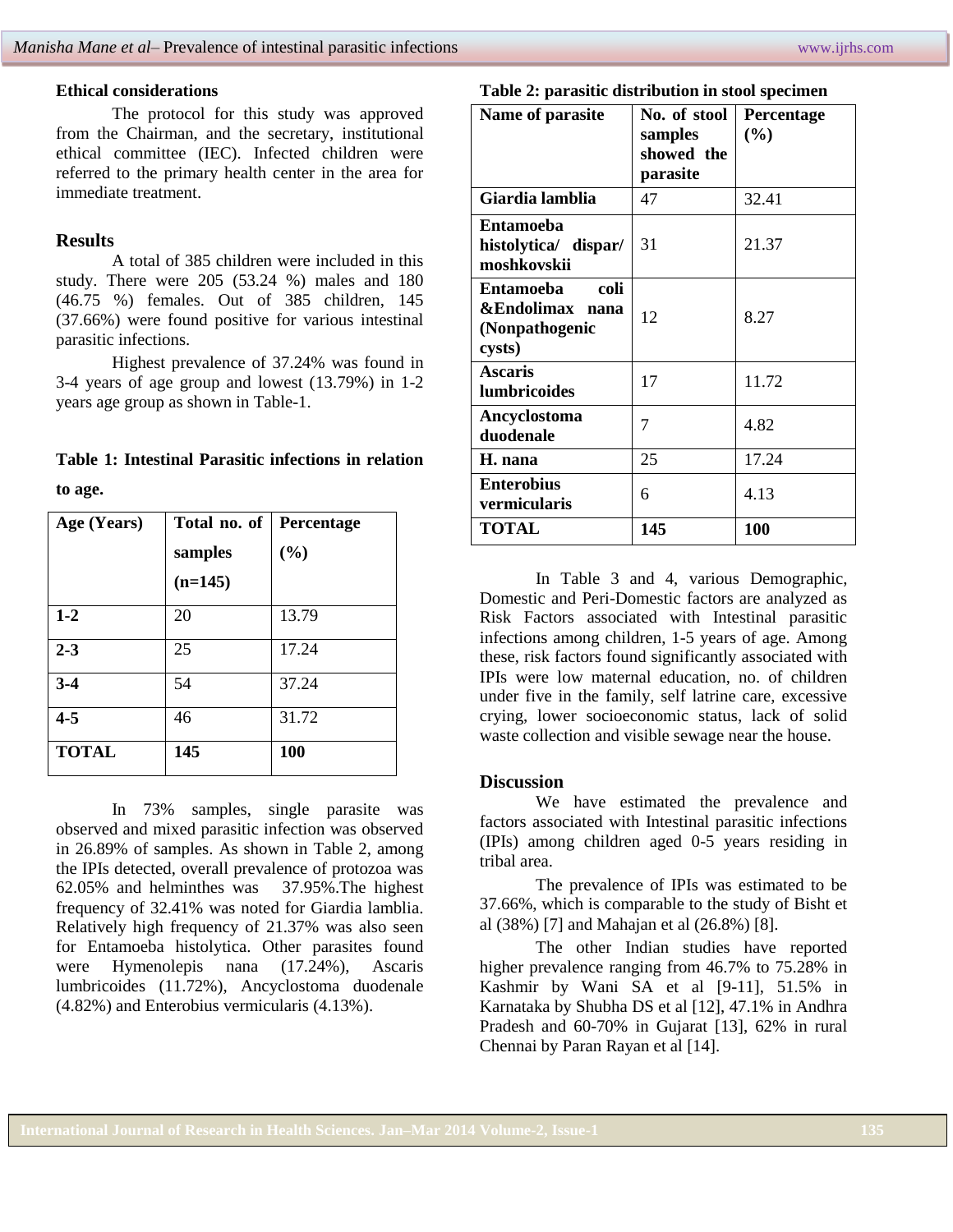# **Table 3: Univariate analysis of Risk Factors associated with Intestinal parasitic infections among children,**

# **1-5 years of age**

| <b>Variables</b>                      | <b>Positive</b> | <b>Negative</b> | (95%<br><b>OR</b> | 'P' value |
|---------------------------------------|-----------------|-----------------|-------------------|-----------|
|                                       | samples $(\% )$ | samples $(\% )$ | <b>CONFIDENCE</b> |           |
|                                       | $(n-145)$       | $(n-240)$       | <b>INTERVAL)</b>  |           |
| <b>Gender</b>                         |                 |                 |                   |           |
| <b>Male</b>                           | 71 (48.97)      | 134 (55.83)     |                   |           |
| <b>Female</b>                         | 74 (51.68)      | 106(44.17)      | 1.3(0.8;1.9)      | 0.19      |
| Age in years                          |                 |                 |                   |           |
| $(M + SD)$                            | 3.2(1.3)        | 2.5(1.2)        |                   | < 0.001   |
| <b>Education of mother</b>            |                 |                 |                   |           |
| <b>Above primary</b>                  | 41 (28.28)      | 106(44.17)      |                   |           |
| Primary & below                       | 104(71.71)      | 134 (55.83)     | 2.0(1.3;3.1)      | 0.001     |
| <b>Monthly family income</b>          |                 |                 |                   |           |
| <b>BPL Card Holder</b>                | 14(9.66)        | 39 (16.25)      |                   |           |
| <b>BPL Card Non-Holder</b>            | 131 (90.34)     | 201 (83.75)     | 1.8(0.9; 3.5)     | < 0.05    |
| Wt/Age                                |                 |                 |                   |           |
| <b>Normal</b>                         | 101(69.66)      | 156(65)         |                   |           |
| Underweight                           | 44 (30.34)      | 84 (35)         | 0.8(0.5;1.26)     | 0.35      |
| <b>Latrine</b> care                   |                 |                 |                   |           |
| <b>Mother</b>                         | 117(80.7)       | 224(93.33)      |                   |           |
| <b>Other</b>                          | 9(6.2)          | 7(2.92)         | 2.46(0.9;6.8)     | 0.07      |
| <b>Self</b>                           | 19(13.1)        | 9(3.75)         | 4.04(1.8;9.2)     | 0.0004    |
| Geophagia                             |                 |                 |                   |           |
| N <sub>0</sub>                        | 106(73.1)       | 190 (79.17)     |                   |           |
| Yes                                   | 39(26.9)        | 50(20.83)       | 1.4(0.8;2.2)      | 0.17      |
| H/o abdominal pain                    |                 |                 |                   |           |
| N <sub>0</sub>                        | 73 (50.34)      | 141 (58.75)     |                   |           |
| <b>Yes</b>                            | 72 (49.66)      | 99 (41.25)      | 1.4(0.9;2.1)      | 0.10      |
| H/o excessive crying                  |                 |                 |                   |           |
| N <sub>0</sub>                        | 73 (52.14)      | 164(68.33)      |                   |           |
| Yes                                   | 67 (47.86)      | 76(31.67)       | 1.9(1.3;3.0)      | < 0.001   |
| Mothers hand washing before           |                 |                 |                   |           |
| preparing food                        |                 |                 |                   |           |
| With soap                             | 67(46.2)        | 136(56.7)       |                   |           |
| <b>Without soap</b>                   | 51(35.2)        | 72(30.0)        | 1.4(0.9;2.3)      | 0.12      |
| Do not wash                           | 27(18.6)        | 32(13.3)        | 1.7(0.9;3.1)      | 0.07      |
| No .of children in family $<$ 5 years |                 |                 |                   |           |
|                                       |                 |                 |                   |           |
| One                                   | 70(48.28)       | 153 (63.75)     |                   |           |
| More than one                         | 75(51.72)       | 87 (36.25)      | 1.9(1.2;2.9)      | 0.002     |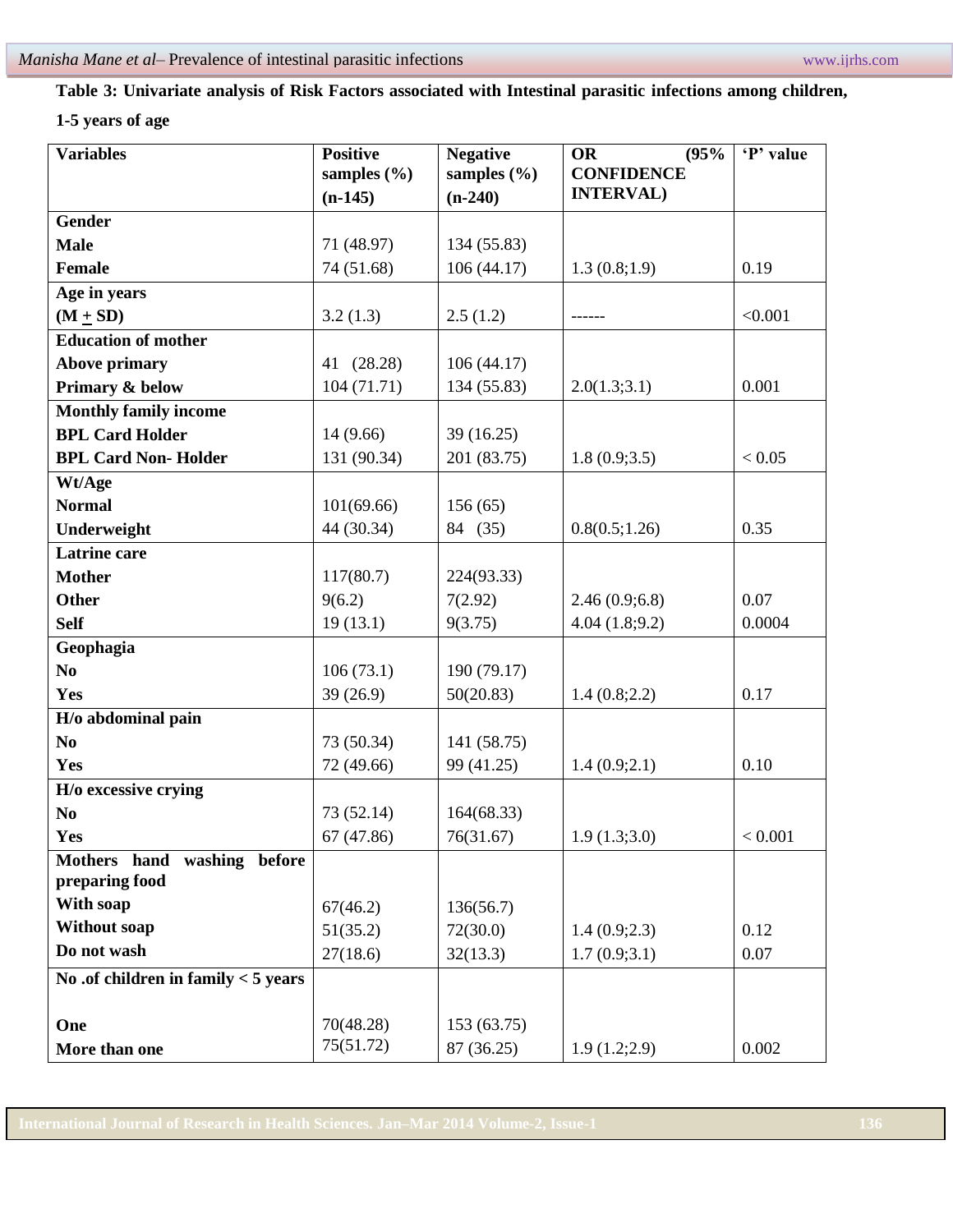| Table-4: Univariate analysis of Peri-Domestic Risk Factors associated with Intestinal parasitic infections |  |  |  |  |  |
|------------------------------------------------------------------------------------------------------------|--|--|--|--|--|
| among children, 1-5 years of age                                                                           |  |  |  |  |  |

| <b>Variables</b>                      | <b>Positive</b> | <b>Negative</b><br>samples | <b>OR</b><br>(95% | 'P' value |
|---------------------------------------|-----------------|----------------------------|-------------------|-----------|
|                                       | samples $(\% )$ | (%)                        | C.I               |           |
|                                       | $(n-145)$       | $(n-240)$                  |                   |           |
| Method of purification of drinking    |                 |                            |                   |           |
| water                                 |                 |                            |                   |           |
| <b>Boiling + filtration</b>           | 20 (13.79)      | 36 (15.00)                 |                   |           |
| <b>Boiling only</b>                   | 20 (13.79)      | 24(10.00)                  | 1.5(0.7;3.4)      | 0.2       |
| <b>Filtration only</b>                | 54 (37.24)      | 96(40.00)                  | 1.0(0.5;1.9)      | 0.5       |
| <b>None</b>                           | 51 (35.17)      | 84(35.00)                  | 1.1(0.6;2.1)      | 0.4       |
| <b>Type of Toilet</b>                 |                 |                            |                   |           |
| <b>Sanitary latrine</b>               | 51(35.17)       | 80 (66.67)                 |                   |           |
| <b>Open air defecation</b>            | 94 (64.83)      | 160(33.33)                 | 0.9(0.6;1.4)      | 0.36      |
| Frequency of solid waste collection   |                 |                            |                   |           |
| <b>Regular</b>                        |                 |                            |                   |           |
| <b>Irregular</b>                      | 110(75.86)      | 213(88.75)                 | 2.5               |           |
|                                       | 35(24.14)       | 27(11.25)                  | (1.4; 4.36)       | < 0.001   |
| Presence of visible sewage near house |                 |                            |                   |           |
|                                       |                 |                            |                   |           |
| Not present                           | 113 (77.93)     | 211(87.92)                 | 2.06              |           |
| <b>Present</b>                        | 32(22.07)       | 29(12.08)                  | (1.2; 3.6)        | < 0.01    |

Most of these studies have included school children except study done by Bisht et al [7] who have included pre-school children along with school children. They have reported 12.5% prevalence of IPIs in pre-school children.

There are foreign studies done in Pakistan, Thialand and Sudan among pre-school children, which reported prevalence ranging from 32.2% to 68.8% [15-19].

In our study, the most common intestinal parasite observed was Giardia lamblia (32.41%). Similar results were obtained in many studies done in pre-school children [15, 19]. Next common parasite observed was Entamoeba histolytica /dispar/ moshkovskii (21.37%). These intestinal parasites have been observed as a common finding in tropical and subtropical countries and are responsible for diarrhea in several studies [7,18,20]. Transmission of these intestinal parasites is by faeco-oral route. In

India, quality of water used for drinking as well as quantity of water used for hygiene is associated with increased prevalence of such IPIs.

The most common helminthic infection in our study was Hymenolepis nana (17.24%), followed by Ascaris lumbricoides (11.72%), Ancyclostoma duodenale (4.82%) and Enterobius vermicularis  $(4.13\%)$ .

Most frequent age group associated with parasitic infections in this study was 3-5 years. This could be due to more outdoor activities (playing), self latrine care (improper) in this age group compared to younger children playing inside the house and dependent for latrine care.

Number of children in a family under-five years of age is an important risk factor for IPIs [21- 23]. More the number of under-five children in the family, more will be crowding and higher the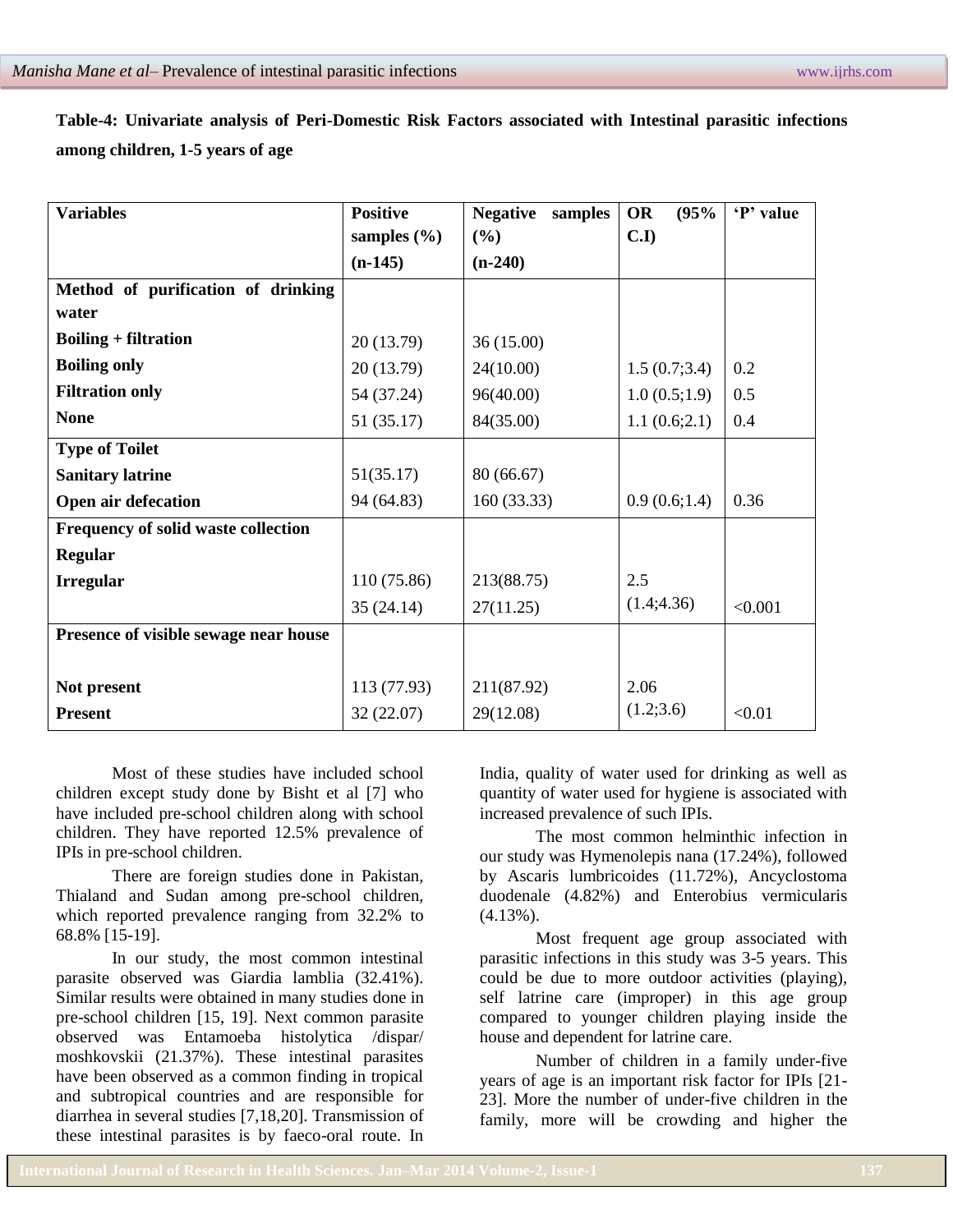chances of transmission of infection between children within the family.

We have found low maternal education levels to be associated with parasitic infections (P< 0.001), similar findings showed by the study done in Mexican rural children [2]. This may be due to lack of awareness regarding health and hygiene habits among less educated mothers.

Self latrine-care is also found to be significant risk factor compared to latrine care by mother or caretaker. This may be due to improper latrine care by children themselves and not washing hands with soap after latrine care.

Peri-domestic factors like lack of solid waste collection and visible sewage near the house are found to be significant risk factors for IPIs. This explains why IPIs are more prevalent among children over two years than the younger toddlers [15,24].

Lower socioeconomic status (SES) is also a risk factor for IPIs [25]. We have taken BPL card holder as a proxy measure of lower SES and found to be significantly associated with IPIs. The effect of SES on risk of parasitic infections could be attributed to several other factors such as poor hygienic environment, lack of access to clean water/closed drainage system, small houses and overcrowded conditions [26,27].

We also found history of excessive crying to be positively associated with IPIs.

# **Conclusion**

The prevalence of intestinal parasitic infections was high in tribal areas.

We have identified domestic factors like mother education, no. of under-five children in the family, low SES and peri-domestic factors like lack of solid waste collection and visible sewage near the house.

These factors could benefit from health education of mothers, adequate family planning, regular deworming of children and care of peridomestic factor by people as well by Government.

### **Acknowledgement**

We acknowledge the support from Dr. Mrunal Patil (Dean) and Dr. Gadde H. (HOD-Microbiology) for granting permission to conduct the study. We also acknowledge the technical support by MBBS students & Mrs. Deshmukh (MPW) for collection of data, Mrs. Ratne & Mrs Sonwane (Lab. technicians) for processing of samples.

# **Source of Conflict -** Nil **Source of Interest-** Nil

# **References**

1. Ogunlesi T, Okeniyi J, Oseni S, Oyelami O, Njokanma F, Dedeke O. Parasitic

etiology of childhood diarrhea. Ind J Paediatr 2006; 73:1081-4.

2. Quihui L, Valencia ME, Crompton DWT, Phillips S, Hagan P, Morales G et al. Role of the employment status and education of mothers in the prevalence of intestinal parasitic infections in Mexican rural school children. BMC Pub Health 2006; 6:225-32.

3. ShallyAwasthi, Bundy DAP, Lorenzo Savioli. Helminthic infections-A clinical review. BMJ 2003; 327: 431-3.

4. Östan I, Kilimcio?lu AA, Girginkarde?ler N, Özyurt CB, Limoncu ME, Ok UZ Health inequities: lower socio-economic conditions and higher incidences of intestinal parasites. BMC Pub Health 2007; 7: 342-50.

5. Phiri K, Whitty CJ, Grahm SM, SSEMBATYA-Lule G. Urban/rural differences in prevalence and risk factor for intestinal helminth infection in southern Malawi. Ann Trop Med Parasitol 2000;94:184-91

6. Chatterjee KD, Parasitology in relation to clinical medicine. 12th ed. Calcutta: Chatterjee Medical Publishers; 1980.

7. Bisht D, Verma AK, Bharadwaj HD. Intestinal parasitic infections among children in a semi-urban Indian population. Trop Parasitol 2011; 1:104-7.

8. Mahajan M, Mathur M, Talwar V, Revathi G. Prevalence of intestinal parasitic infections in East Delhi. Indian J Community Med 1993;111:177-9.

9. Wani SA, Ahmad F, Zargar SA, Ahmad Z, Ahmad P, Tak H. Prevalence of intestinal parasites and associated risk factors among schoolchildren in Srinagar City, Kashmir, India.J Parasitol 2007 Dec; 93(6):1541-3.

10. Wani SA, Ahmed F, Zargar SA, Dar PA, Dar ZA, Jan TR. Intestinal helminthes in a population of children from Kashmir valley.Ind J Helminthology  $2008:2:1-5.$ 

11. Wani SA, Ahmad F, Zargar SA, Amin A, Dar ZA, Dar PA. Intestinal helminthiasis in children of Gurez valley of Jammu and Kashmir State, India. J Global Infect Dis 2010;2:91-4.

12. Shubha DS, Fatima F. Acoprological survey for assessing intensity of parasitic infection in school children: Cross-sectional study. Trop Parasitol 2011; 1:88-93.